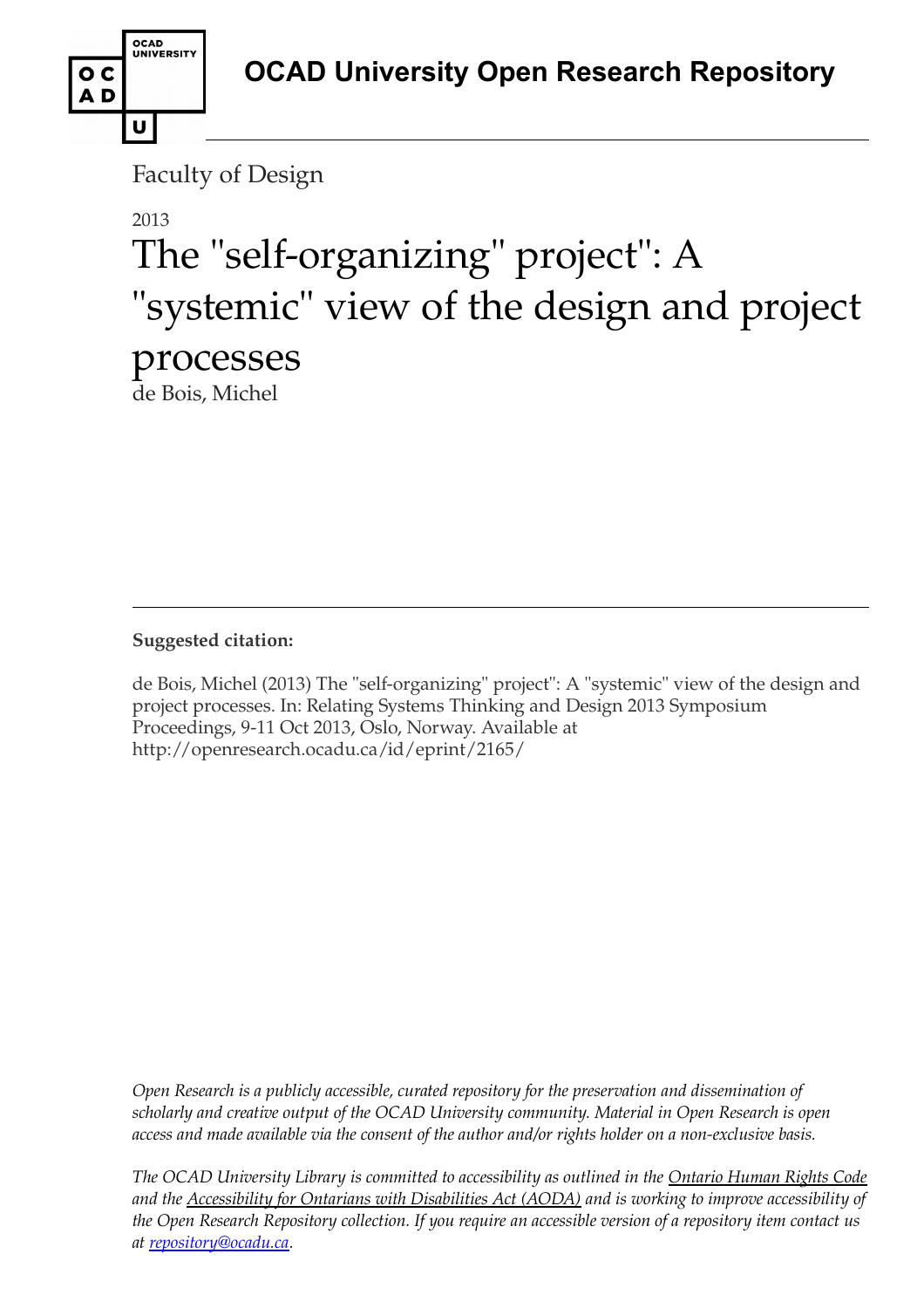# **The "self-organizing" project": a "systemic" view of the design and project processes**

Keywords: self-organizing project; project processes; iterative processes; informality; structuring

This paper examines the phenomenon that allows the built environment (design) project to organize itself and carry out its objectives. The hypothesis states that: projects influence, transform and create the organizations and processes that conduct them, following a dynamic and iterative process, referred to as «*self- organizing*» and « *structuring*». This « active organizing » process generates transformations – organizational and structural – conditioned by the very nature of the project itself.

To support this assumption (hypothesis), an ontological frame, based on four categories of analysis has been devised, including: (a) organization and structures; (b) the project and its processes; (c) the artefact and its design, and; (d) actors' dynamic. These knowledge fields are put in relations using systemic principles and tools within the paradigmatic frame of complexity.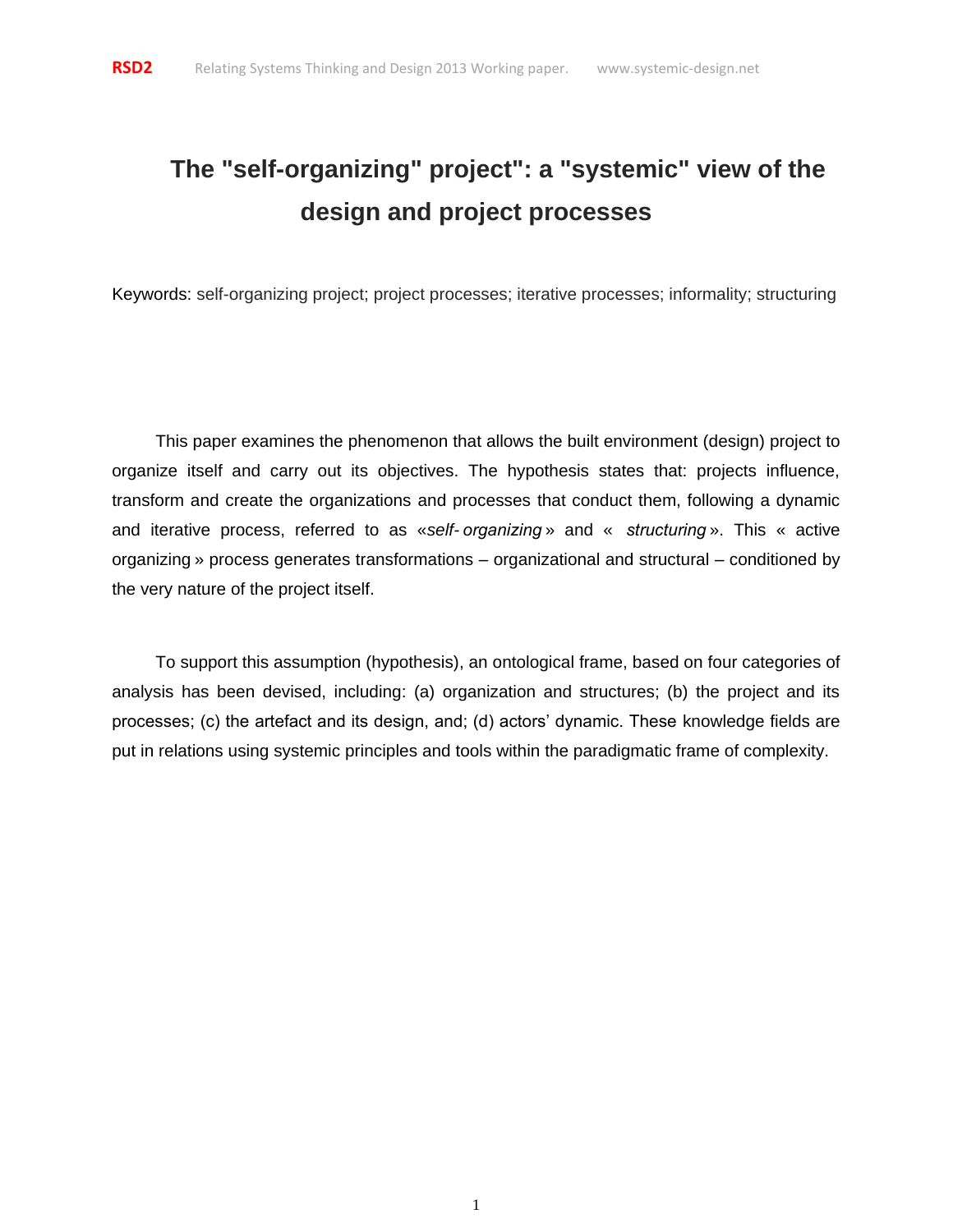

Figure 0.1: Ontological frame

In order to frame and describe the « self-organizing » phenomena within projects, this research, through case studies and case surveys, explored the following topics: (1) the design thinking approach to projects and actors' dynamic behavior ; (2) the informality of communications and coordination ; (3) contingency factors that influence the « structuring » of the temporary multiorganization – TMO; (4) the typologies of the TMO, and ; (5) the study of iterative processes and their influence on organizational structures.

The analysis produced a set of seven results. They help validate sub-hypotheses that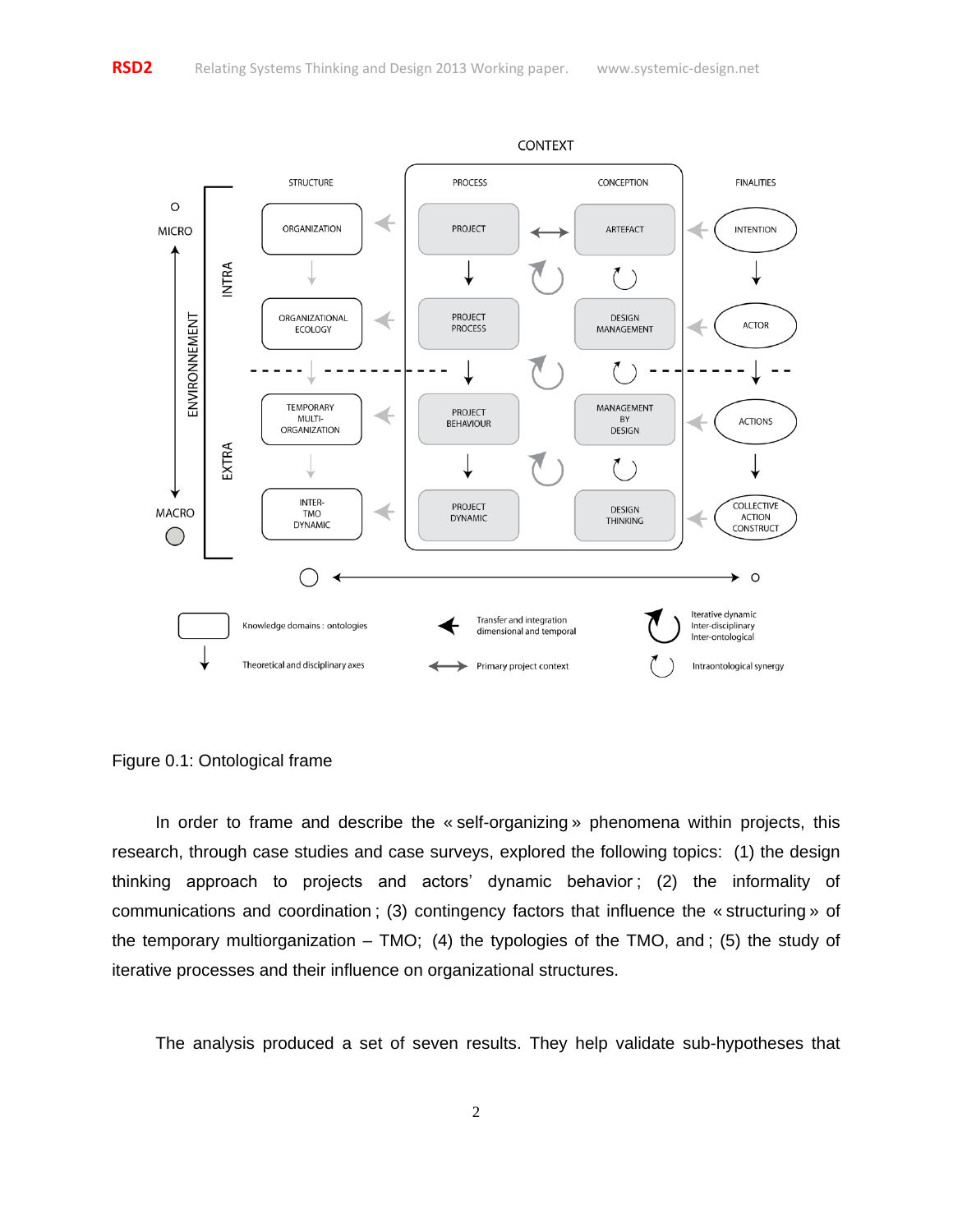state that: a process of «self-organization » generates transformations – organizational and processual – linked to the specific nature of the project. Therefore, the project : (1) is conducted by both formalized and often linear management approaches as well as iterative design process, the former being non-linear and self-organizing and responding to systemic principles ; (2) contributes to create its own processes of development, and ; (3) constitutes a contingency factor that influences the structuring of the TMO that is created to conduct the project itself.

Two important contributions are drawn from these conclusions : (1) the existence of interorganizational work constellations; (2) the statement of the « organizing project » that: based on the « self-organization » approach, the project « organizes » itself, the processes and the organization(s) that are created to conduct it.

### **Theoretical framework**

Three theoretical frameworks were combined for this study. First the theories of organizations, and more specifically, the concept of the temporary multi-organization (TMO). Second, the project management and design theories. Finally, in order to describe the complexity of the interactions and the relations between processes and structure, we call on concepts of second generation systems theory (Le Moigne, 1999; Morin, 1977).

a. Organizations   : Our assessment of the organizational context is based on the distinctions made in the literature between formality and informality, and how it can help describe the interactions between organizational entities, both internally and externally. There is no doubt that Mintzberg's (1979, 1983a, 1983b) concepts and typologies represent a strong base for the study of the internal structure of organizations. They are also compatible with the study of the Temporary Multiorganization (TMO) that conduct construction projects; that is, the temporary groups of companies and stakeholders that conduct construction projects. According to Mintzberg (1979, p. 71), work constellations are quasi-independent groups of individuals who work on decisions appropriate to their position in the hierarchy. These groups can be formal, informal or mixed. As for interactions between organizations that compose the TMO, we refer to Stringer (1967), Packendorff (1995) and Kenys (2009), who argue that informality is even stronger in these temporary structures than within individual organizations.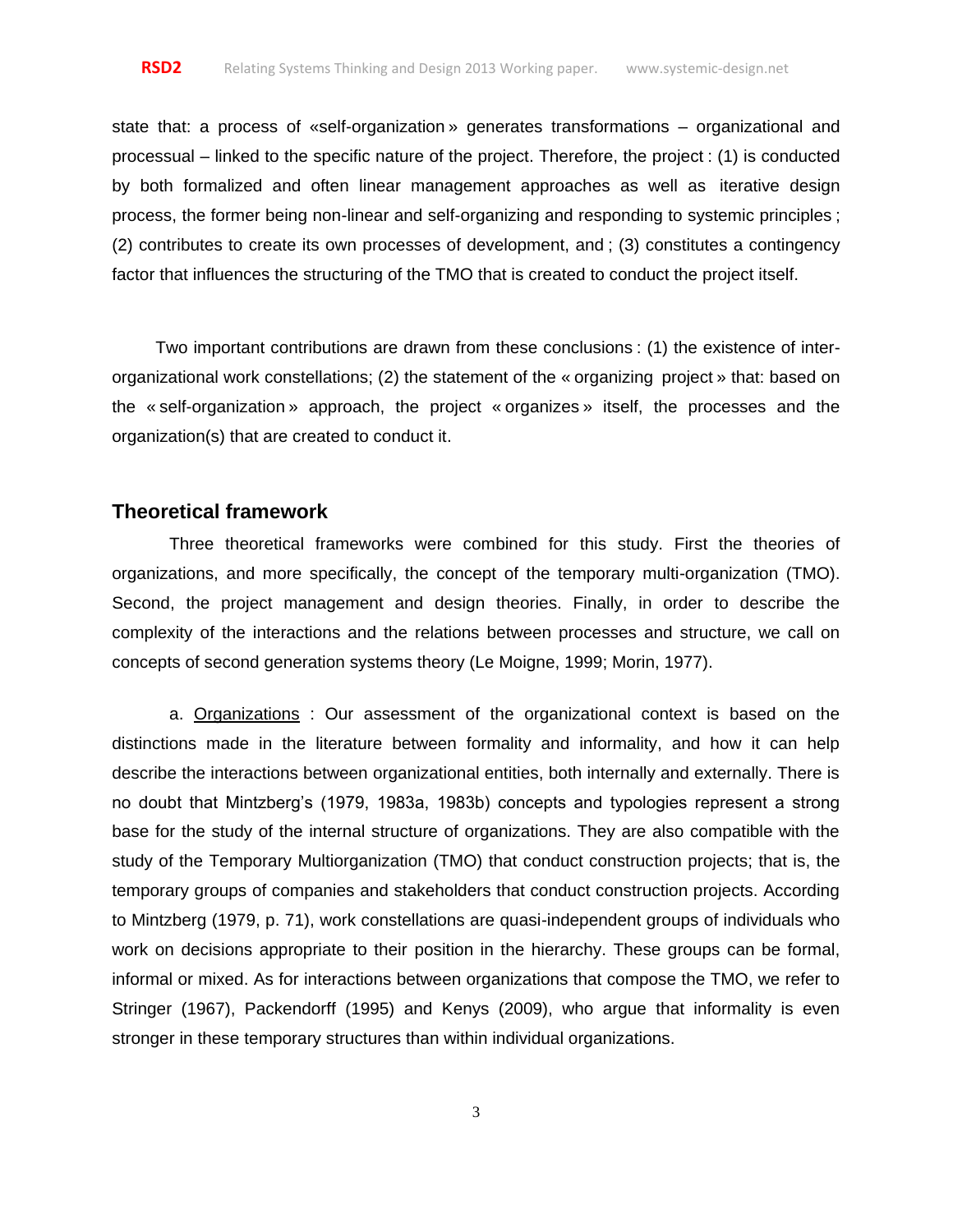According to organizational theories, the complex context within which projects evolve, due to their dynamic organizational structure, had to be assessed (Davidson Frame, 2002; Gidado, 1996; Kagioglou *et al.*, 2000; Pryke & Smith, 2006a). The study of individual organizational structures (Clegg *et al.*, 2006; Demers, 2007; Mintzberg, 1983b) and of the dynamic arrangement of TMO participants (Bryant *et al.*, 1978; Kenis *et al.*, 2009; Lundin & Steinthórsson, 2003; Packendorff, 1995) that conduct projects serves as the main canvas onto which our reflection and analysis is projected.

b. Project management and design theories : Whereas they embody the process-related aspects of projects, both fields also confront each other. They are based on different premisses and use different approaches (Boland *et al.*, 2004; Shamiyeh, 2010). Project management traditionally uses formal linear methods and it is «  tool oriented ». Its theoretical bases are sparsely distributed and largely contested, in the light of project failures identified in the literature – mainly costs overruns, delays, lack of information, tangled communications and lower quality (Koskela *et al.*, 2002; Pollack, 2007; Williams, 2005, 1999). Problems are formulated in advance instead of being assessed in context, and the process is focused on optimization and finding solutions. Design theory instead emphasizes iterative and unstructured processes (Dorst, 1997, 2011; Rowe, 1987). It insists on the importance of redefining the problem space within the process and producing «  satisficing solutions » (Cross, 2006; Simon, 1969). However, processes of management and design often need to be conducted simultaneously. Understanding how they work, both independently and jointly, help us conceptualize the interactions *within* and *between* organizations (Koskela *et al.*, 2002). Finally, it is important to note here that many definitions exist to describe a process in management theory. (Hernes, 2008; Pettigrew, 1997). Yet, we adopt the following  : a process is « a sequence of individual and collective events, actions and activities unfolding over time in context » (Van de Ven, 1992, p. 192).

c. Systemic principles   : Based on the theory of complexity (Morin, 1977), second generation system principles express the dynamic nature and behavior of interrelations over time (Durand, 2004; Le Moigne, 1977, 1999), evolving in a system open to its environment. The systemic vision focuses on interrelations between components of a system – and their level of organization, which are themselves interacting. Systemic vision is thus complementary to the analytical approach which focusses on the study of individual elements. This is where the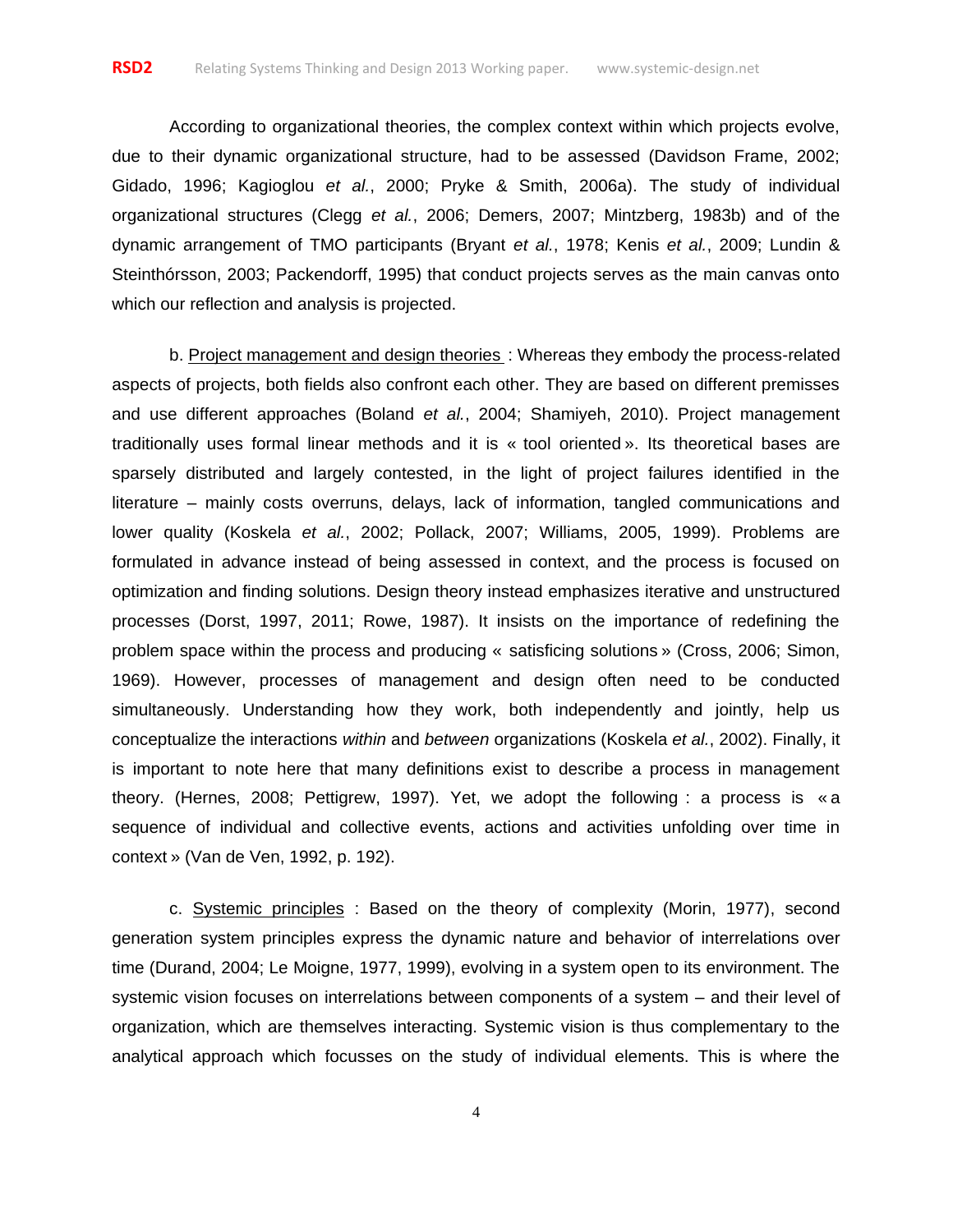notions of model and modelling are at the centre of the systemic approach as it is « rendering intelligible a phenomenon that is perceived complex, by amplifying the actor's reasoning while he is projecting an intentional intervention within the phenomenon » (Le Moigne, 1999, p. 5).

Morin's system vision and analysis principles (1977, in Fortin, 2005, p. 24), consist in organizing elements, processes and relationships based on system behaviour instead of structure. Here, a model is not the representation of a situation or the state of a system. It is a tool that helps to understand a system of actions, by establishing and naming relations between elements of the system. The modelling of actions is characterized by recursive processes, defined by three dynamic functions   : transfer through time; morphological transformation and spatial transfer (Le Moigne, 1999).

These dynamic process of « active organization » are expressed by Le Moigne (1999) in the concept of « organisa(c)tion ». This French neologism is derived from three concepts defined by Morin (1977) as  : (a) (auto) self-organization : the condition where the system or subsystem is able to maintain a certain equilibrium state, thus self-sustaining, within an environment that is itself dynamic; (b) eco-organization : where systems and subsystems interact together forming another system and; (c) re-organization : where systems, by interacting together and with their environment adapt and re-invent themselves, in a dynamic manner. Together, they express « the action of simultaneously organizing disorder by establishing and maintaining recursive relationships, in order to sustain a given system » (Le Moigne, 1999, pp. 73-74, loose translation).

Systems theory also lead us to focus our attention on formality and informality. Previous research has highlighted the existence of informal forms of influence *within* and *between*  organizations (de Blois *et al.*, 2010; Lizarralde *et al.*, 2011). Various studies also claim that authority and power roles that drive decisions are influenced by   : (a) actors' divergent roles and heterogeneous motivations (de Blois & De Coninck, 2009); (b) specific discipline perspectives within the project (Abbott, 1988) ; (c) procurement strategies and other legal agreements (Rowlinson & McDermott, 1998); (d) the influence of internal constellations (Mintzberg, 1983b); and (e) the influence of external and internal pressure groups, including operators and users (Chinyio & Olomolaiye, 2010; Lizarralde *et al.*, 2011; Winch, 2010).

5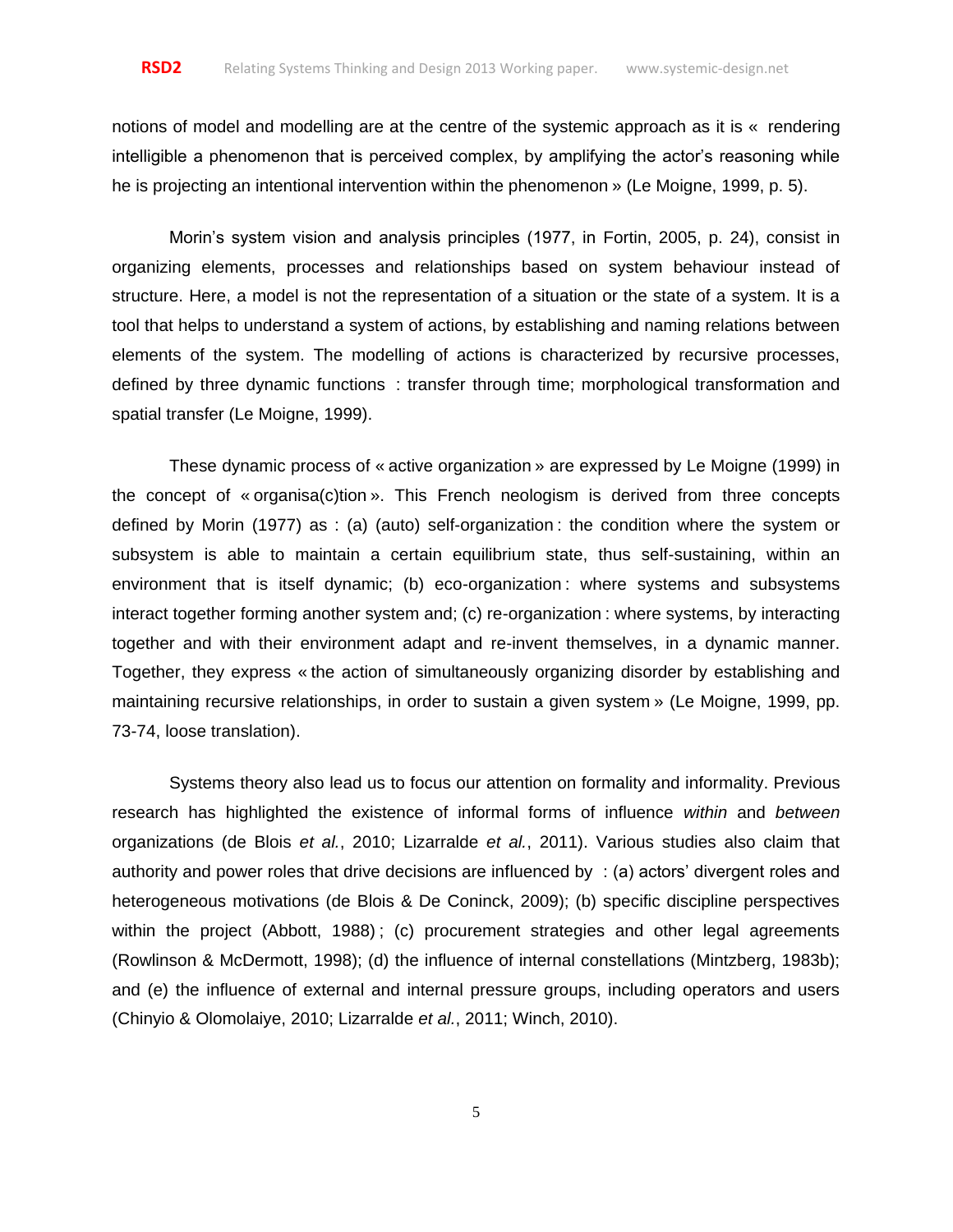Therefore, some authors who embrace the advantages of systemic principles suggest that project performance rely on the use of alternative methods (Koskela & Howell, 2002; Williams, 1999; Winter & Szczepanek, 2007). This implies a better and alternative comprehension of project theory (Boutinet, 1990, 2010), of processes (Bengtsson *et al.*, 2007; Hernes, 2008; Winch, 2010) and of informal relations within the TMO (Barrett & Sutrisna, 2009; Kenis *et al.*, 2009; Rank, 2008). It permits to assess the dynamic characteristics of relations between processes and structure, through the project evolution, translating into an « organizing » activity.

#### **Research Statement**

The traditional project management approach states that projects are *organized* with a set of tools and methodologies that enable managers to *plan* and control its various parameters, processes and outputs towards the efficient achievement of objectives (Cleland & Ireland, 2006; Kagioglou *et al.*, 2000; Walker, 2007). According to this notion, the project is organized and controlled (i.e. managed) from the beginning to the end. We refer to this approach as the *organized* project.

A different perspective addresses the complementarity of formal and informal project processes in which project parameters, variables and actors constitute the basic *organizing*  elements that drive the project process and its structuring. We call it the *self-organizing* project, an approach based on second generation systemic principles that defines organizational behavior and actors' dynamic through complexity theory (Bonami *et al.*, 1996; Crawford *et al.*, 2003; Jackson, 1995). This perspective proposes that *structuring* represents only one side of the problem, one that is complemented by *organizing* processes (Le Moigne, 1999; Winch, 2010). If there are constraints imposed by the established processes and structure on the project and its variables, there may be in return a structuring influence, by the project, on the processes and the organizational structures. It is therefore natural to hypothesize that the project defines the processes and the structures that need to be designed and implemented for its own execution. To support this claim, Thiry (2007) mentions that   :

> *« In turbulent environments, the relative autonomy of project teams, constantly changing project conditions and ambiguity of the organizational context often*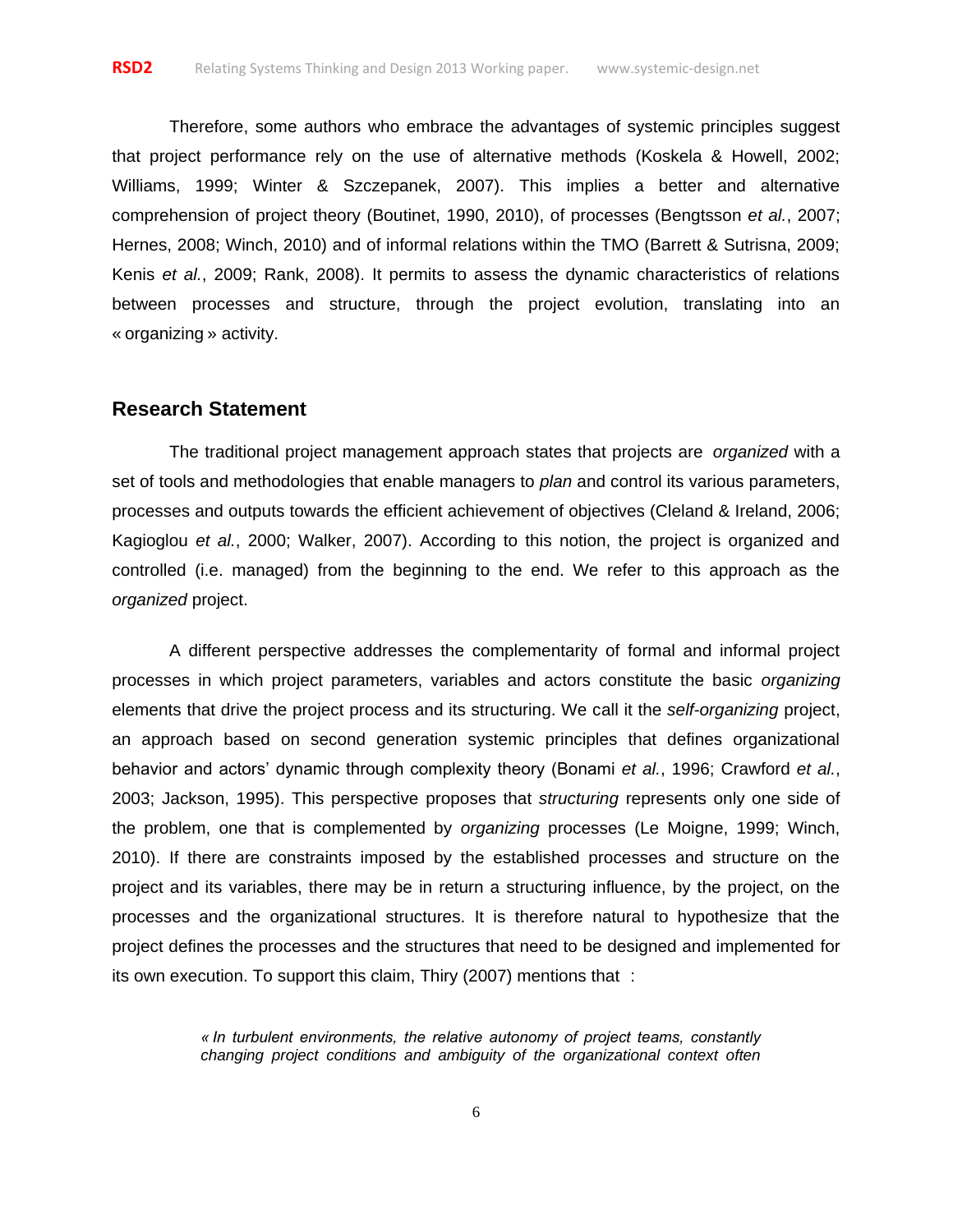*result in emergent working practices that influence the organizational environment. This enactment process results in two basic praxeological implications   : (a) the recognition that project management practice can and will influence organizational practices and, in so doing; (b) that an alternate position may open a door for a redefinition of organizations through projects by supporting the adoption of new challenging organizational theories for projectbased organizations »* (2007, p. 655) *(italic by author).*

Keeping this in mind, our assumption states that  : (1) the definition and transfer of project intentions transform the organizational structure and its processes, and (2) organizational *structure* influences the project processes. If validated, this hypothesis confirms that projects generate informal roles and communications that generate a *self-organizing*  process that transforms the established structures and processes and, by extension, the Temporary Multi Organization, distorting the formally established – and legally bound – project procurement strategy.

### **Methods**

## **Longitudinal case**

Longitudinal case studies (Yin, 2004) help examine in details the transformations that occur in a project, the processes and the structures, starting from the early phase of definition of project intentions (Halinen & Tornroos, 2005; Pettigrew, 1997). We focused our inquiry on the initiation and programming activities of construction and design projects that unfolded within a public organization (the Sépaq) that conducts projects in national parks in the province of Quebec in Canada. Diagrams were produced that illustrate the project decision-making sequences using decision categories (Mintzberg *et al.*, 1976). Finally, a mapping describes the *organizing* process and the resulting iterative re-organizing of the project.

One of the main challenges of this longitudinal study consisted in developing the adequate tools that would allow for the observation and the analysis of the different processes that initiate and produce change within the Sépaq. The processes were studied by analyzing the interactions, through time, between key variables of the project decision-making process. These variables are described below. The protocol had to establish the comparison between the *organized* – planned and linear – and the *organizing project* – informal and iterative. We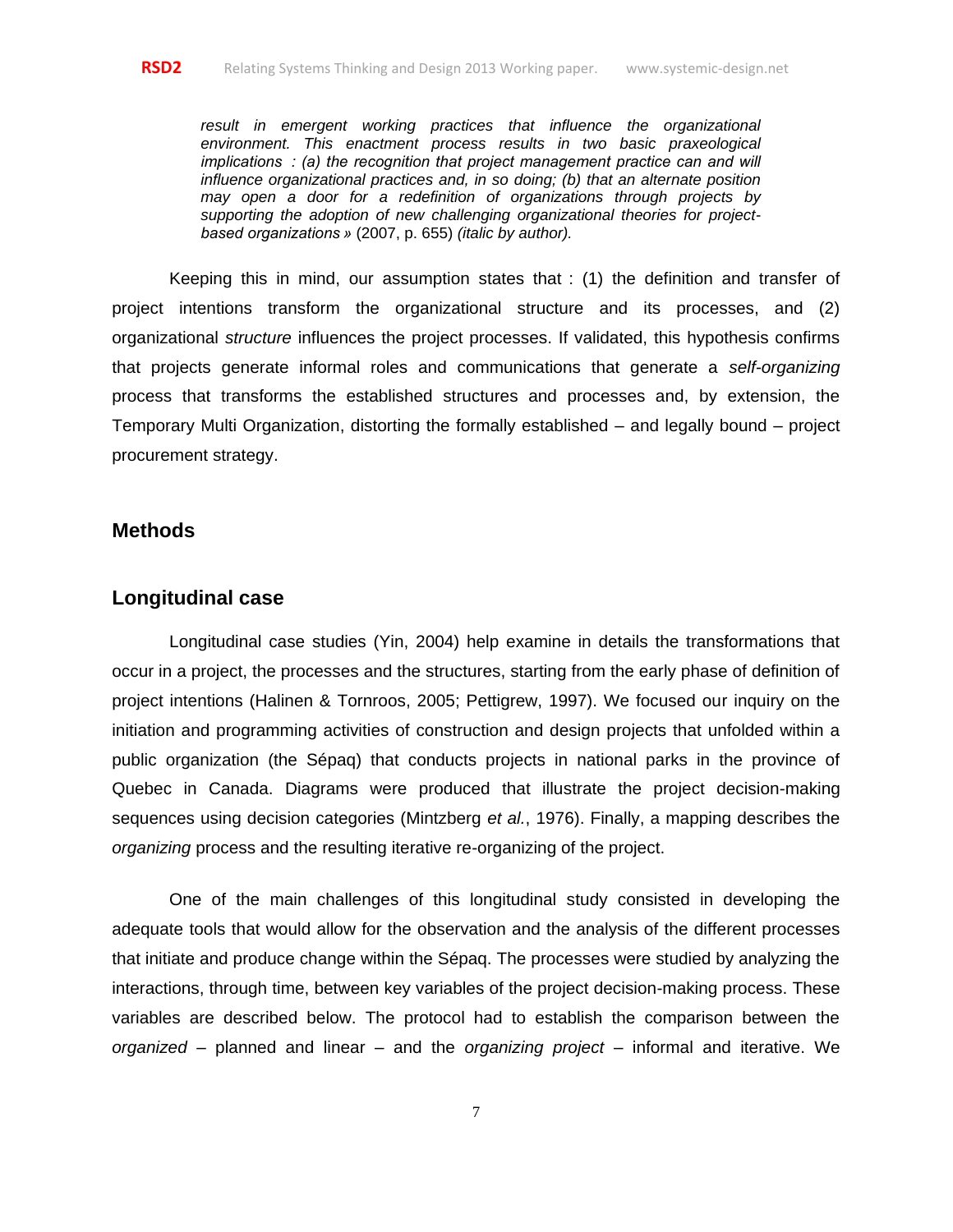assumed that in order to understand what makes a project diverge from its planned course, we cannot solely rely on project changes and their effects. We also need to contextualize the arguments that lead to the decisions that generate these effects through direct observation.

The analytical tool developed for that purpose is based on the identification of   : the TMO structural characteristics ; the actors' roles and disciplines ; the project brief and specifications ; the project phases and project decision categories. Three overlapping cycles of observations and analysis of the data allowed to refine the tool which was then tested in three pilot cases of construction projects. The first cycle studied internal operational documents of the client organization, in regards to the operations and the structure of the construction department, its project processes and tools. The second cycle studied standard projects already completed and compared the planned project to the final results. The third cycle focussed on testing and refining the approach, in situ, on the three pilot case studies.

Processes and decision-making sequences were observed, mapped, analyzed and modelled according to   : (a) actors' and stakeholders' dynamic, which identifies actors' different roles during the project (de Blois & De Coninck, 2008; de Blois & Lizarralde, 2010) ; (b) the structures and mechanisms of coordination and communication between actors, (formal and informal) (de Blois *et al.*, 2010); (c) construction specific contingency factors that influence the structuring of the TMO, namely the internal structure of the project client and informal relationships between actors (Lizarralde *et al.*, 2011) and ; (d) the complexity of the relations intra- and interorganizations that shape the TMO (Lizarralde *et al.*, 2011).

# **The « self-organizing » Project**

In this study, we sought to verify if the informal processes – *self-organizing* phenomenon – had permanent effects on the formal organizational structure and project processes. Conversely, if project variables have a structuring influence on the processes and the organizational structure, there may be in return constraints imposed – through iteration – by the established processes and structure on the project. This context creates a confrontation enabling a mutual adjustment. It forces an adaptation that results in re-organizing processes affecting both structures and processes.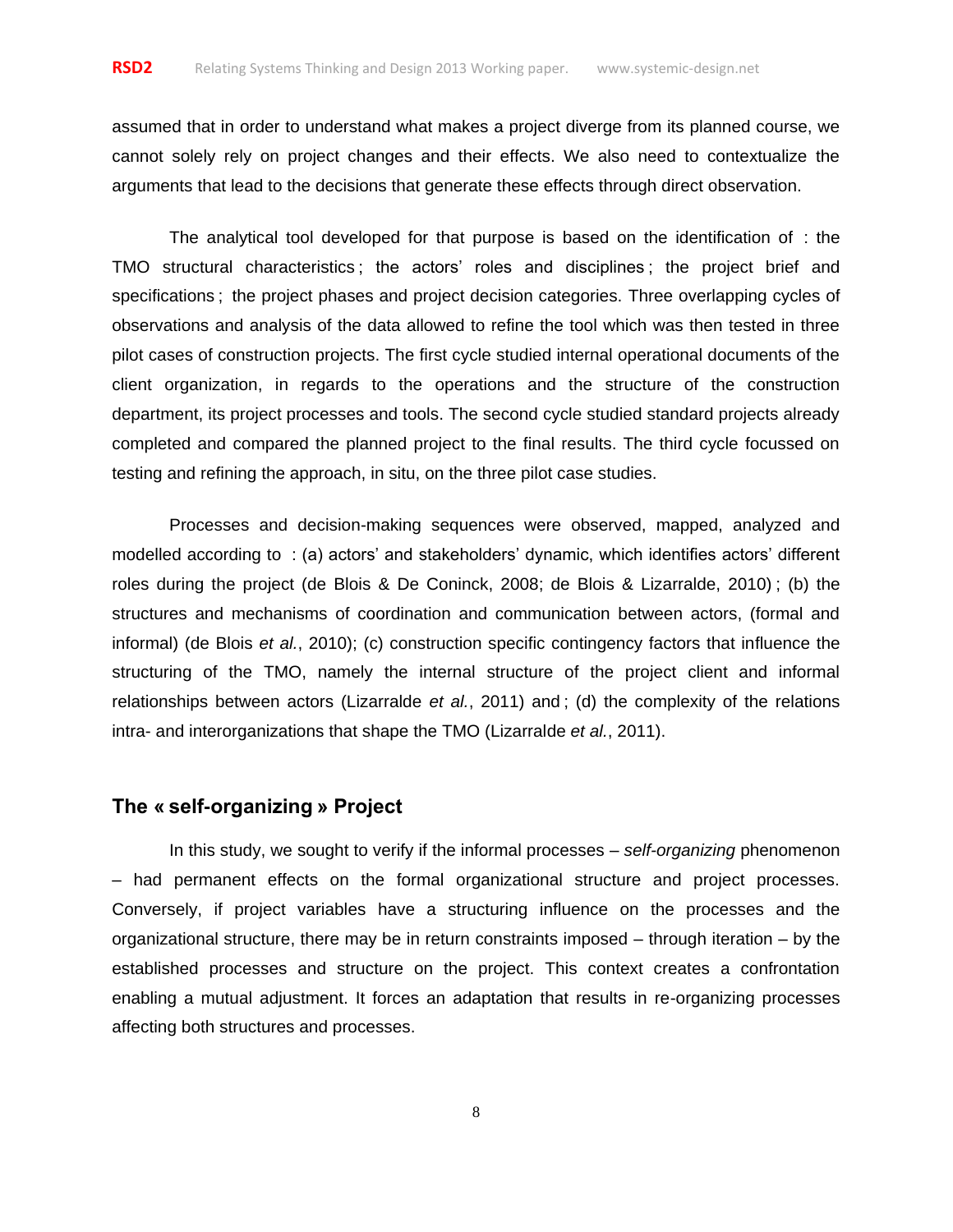Put in perspective of our initial questions, we assert that there is a notable difference between the planned processes against  : (i) what is observed from actors actions and (ii) what actors perceive of their actions. As we expected, the transfer of needs, when project intentions and concept are *reformulated*, produces substantial effects on the organizational structure and processes, through iteration loops, resulting in a *structuring* process.

The *self-organizing* phenomenon was observed through the following behaviours  : the displacement of decision centres in response to project reorientations ; the emergence of interorganizational work constellations; the appearance of new unplanned processes ; the emergence a new organizational unit responsible for addressing specific strategic and tactical development objectives. These were all documented by the mapping of interrelated and highly iterative decision sequences.

The analysis of the decisions and resulting behaviours allowed to synthesize the three following effects  : (a) permanent effect of project variables on operational processes – selforganization; (b) reciprocal influence between project and organizations, observed through the dynamic nature – interactions – between the project and the organizational units, both being influenced by restrictions imposed by the other – eco-organization, and ; (c) the resulting effects of processed project variables, through decision-making, on the organizational structure – reorganization. These effects are translated into Fig. 7 (Figure 0.2).





a. Effects of project variables on operational processes (self-organizing) : This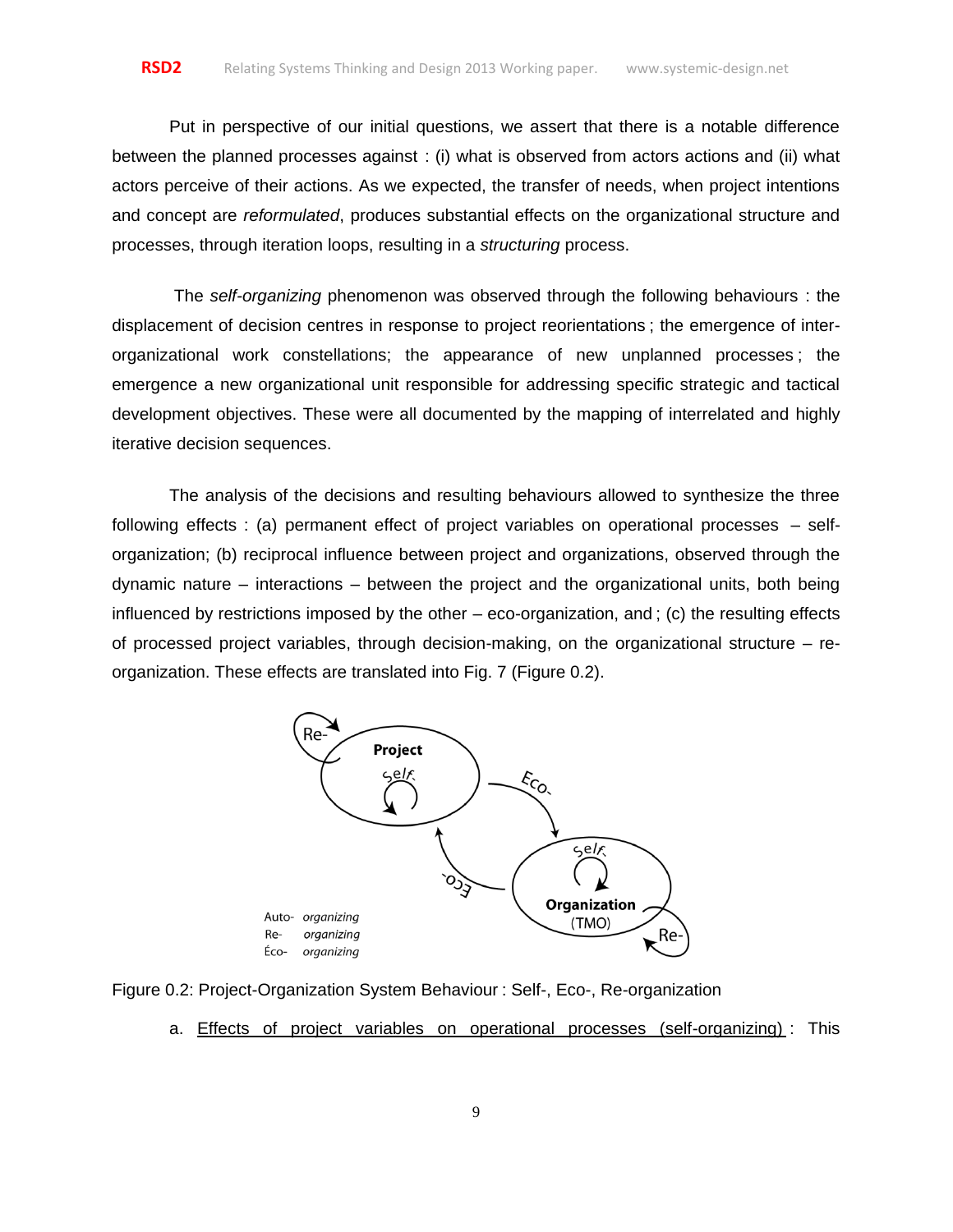adaptation phenomenon – organizing, structuring and processing – was observed at different project management levels and project stages, even when the processes had been carefully planed as to include all stakeholders (Pryke & Smith, 2006b). The development of project intentions were not synchronized with project planning, stakeholders involvement and client approval. They evolved mutually throughout the project process, forcing a constant adaptation – and the design – of processes, wether proactively or retroactively. This design of processes, in adapting to project variables or in reaction to change in program, is characterized by the *organizing* process. The literature remotely refers to it as *management by design* (Boland & Collopy, 2004). This recursive *organizing* cycle shapes the project; it bounds together the necessary elements for it to be developed and realized. Structures, processes and actors acting together towards reaching coherence, do gain in efficiency in adopting more flexible soft and systemic approaches, as put forward by these authors (Koskela *et al.*, 1997; Weick, 1998; Williams, 1999; Yeo, 1993). As a result, a design approach to « project systems » presents significant advantages when applied to the type of projects that deal with complexity and uncertainty, by easing adaptation through the monitoring of iterative processes.

b. Reciprocal influence between project and organizations (eco-organizing)  : As observed, from actors' actions, their decisions and the effects of those decisions, the inclusion of new project variables is perceived as interference in the process. Conversely, the formal instated processes, and formal organizational structures, are a cause of interference for new ideas or unplanned project input.

c. Effects of project variables on the organizational structure (re-organizing) : The project, in *self-organizing*, gradually imprints permanent changes, as was expected. The analysis and modelling of processes and structures reveals the emergence of new organizational structures. The synergy imposed by projects while driven by evolving strategic objectives, has lasting repercussions on those structures.

We observed some degree of adaptation of the organizational structure as it tends to adapt to knowledge that is not available at the outset of the project. The circularity of « causeeffect » and « effect-cause » observed in processes implies that projects and organizations are mutually co-present and co-deteriminant in the behaviour of the system.

10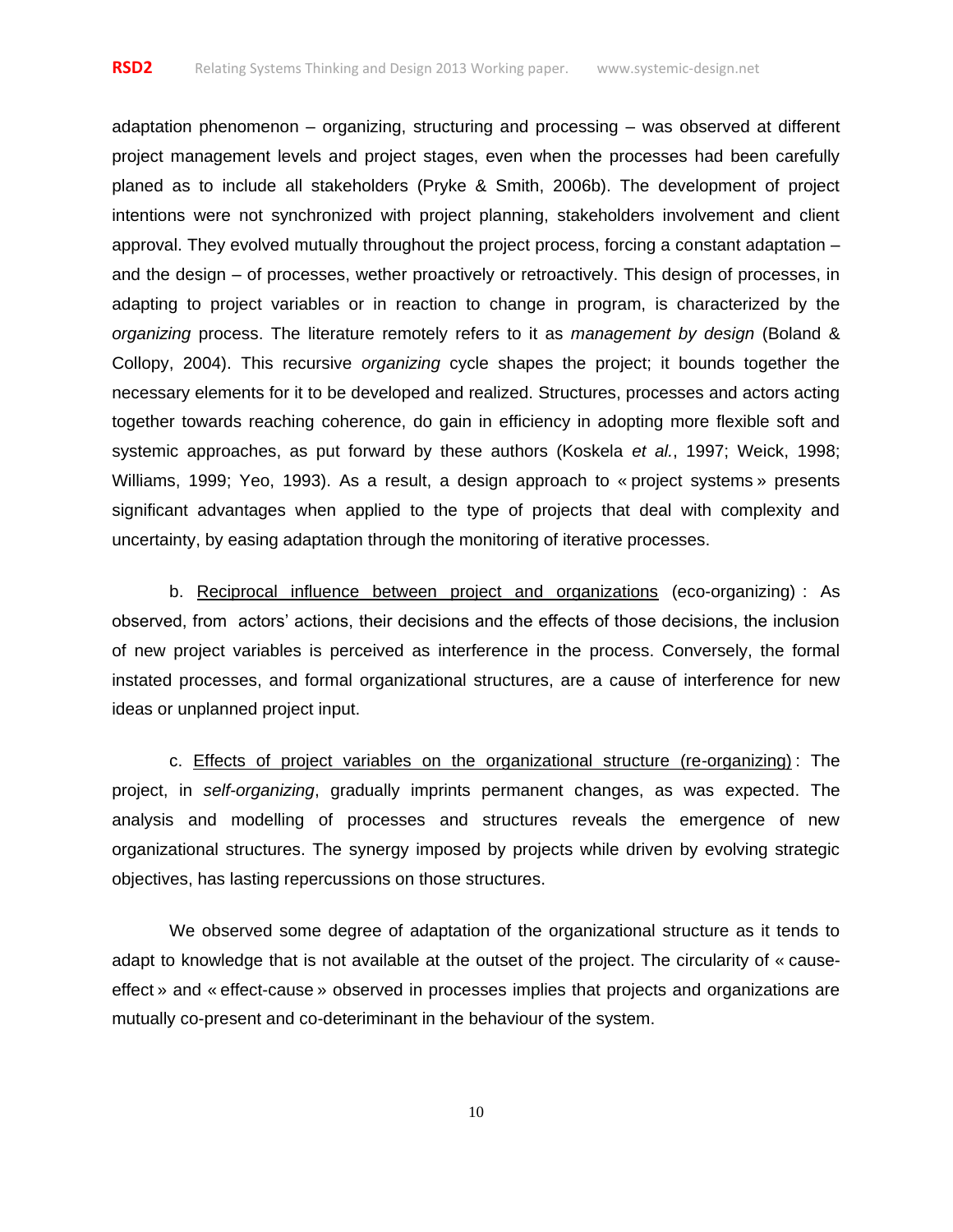Other causes of disruption also include concepts and terminology that are not familiar with the decision makers or in between disciplines and professions (Abbott, 1988), magnifying informal communications. In those instances, actors tend to reject or modify a concept in order to adapt it to formal accepted structures and processes already established, instead of modifying and/or designing processes in order to better integrate new project components. This knowledge is often unknown, intentionally ignored, or even discarded as being too complex to manage (Walker, 2007; Wild, 2002; Winter *et al.*, 2006), but it does eventually resurface with adverse effects, intensifying iterations. Decision No4 and 5 exemplified this situation while adjustments were needed between two departments that were not used to work together. It resulted in the appearance of constellations, as documented in decisions No3, 5 and 6.

Consequently, designing and promoting flexible and adaptable processes and structures, within an ever changing context of uncertainty, seems to indicate a better integration between and within the project intentions and the organizational structures.This systemic approach — *self-organizing*, in retrospect, addresses the shortfalls of the underlying « project management theory » – in reference to noticeable project failures – as a result of its underlying formal and organized vision (Williams, 1999).

# **Conclusion**

The objective of the study was to observe how informal communications and decision making processes, which have a strong influence on the structuring of the multi-organization that conducts the project, interfere with the formal processes of project development, by comparing the *organized* with the *organizing* project. Our assumption stated that  : (1) organizational *structures* condition the project processes and that, in return; (2) the definition and transfer of project intentions transform the organizational structure and its processes.

The method included a longitudinal case study and the development of a decisionmaking mapping tool. The tool was assembled from the diversity of fields, from theory and practice  : systems, design, management and organizations. The framework and the tool allowed to map and analyze how project and organization influence each other, from a decisionmaking perspective. In order to document these influences we identified (i) how the processes evolve over time and (ii) how they affect the formal processes and structures.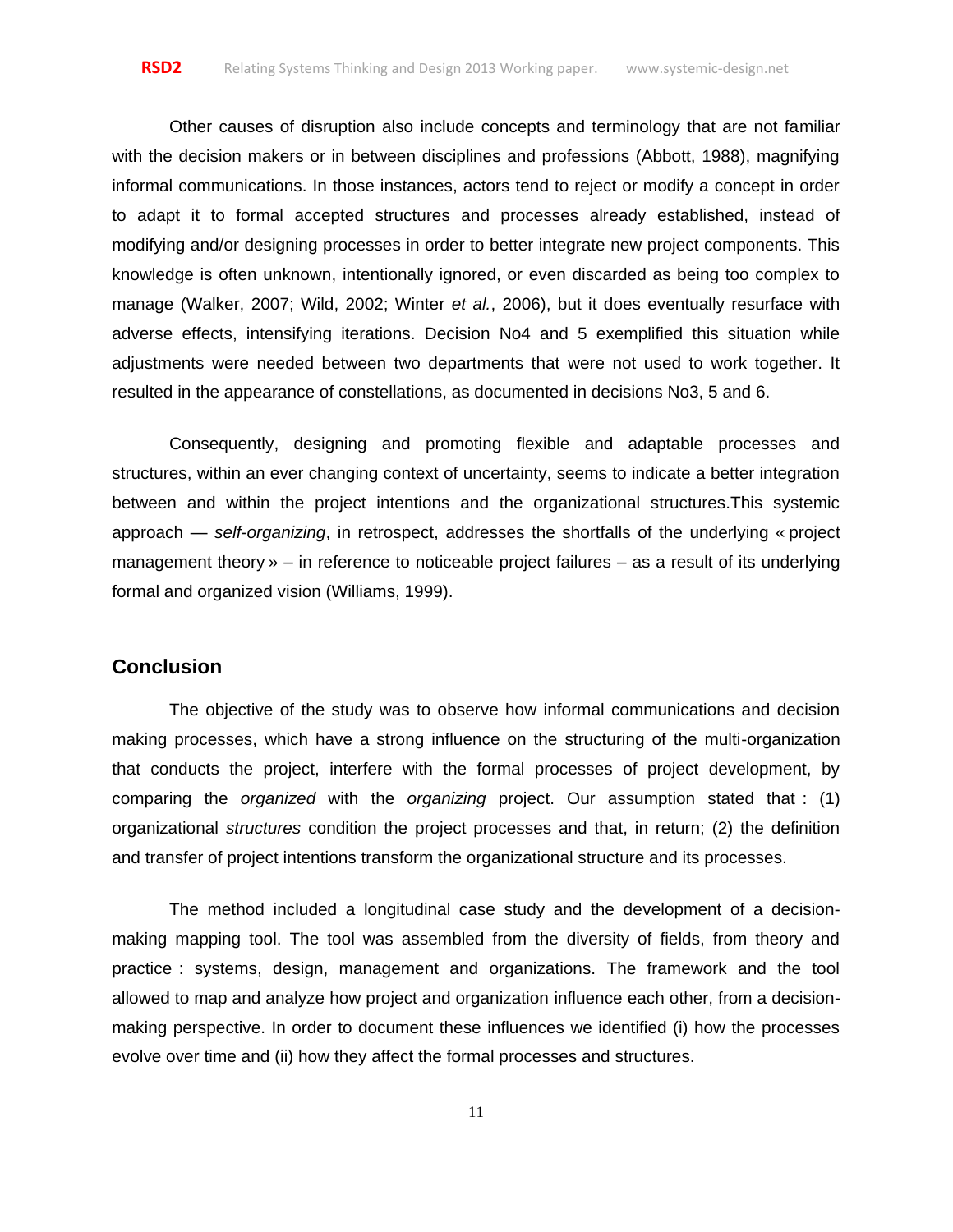The common characteristic observed in all cases studied is that the processing of project components, analyzed through decision processes, have a direct effect on organizational structures and processes. These project components are comprised of (i) the variables of a project that constitute the building blocks of the initial formulation of intentions; (ii) all the elements that come into play during the process  : actors and their actions; informal communications; external factors and context variables. Our results confirm this hypothesis . Projects do generate informal roles and communications initiating a *self-organizing* process that transforms the established structures and processes.

The management of projects, open *to* and driven *by* a design process, is consequently open *to* the design *of* processes, through an approach *by* design. It constitutes the basic underlying arguments of the proposed concept: that project intentions are systemically linked to the processes and structures of organizations that support them; as a consequence, projects have an *organizing* capability. The parallel between the informal decision-making process and the iterative design process is emphasized by the results drawn from the mapping tool. The project, the organizations and the processes tend to reach a state of mutual *coherence* (re), they form together a system that is *self-organizing* (auto)*,* evolving with the environment (eco).

## **Implications and future research**

Implications for practice involves providing a tool for the analysis of data pertaining to the decision-making process over time. The mapping suggests the potential links between decision sequence, actors' changing roles and the emergence of work constellations assembled between participants of the TMO. This potential link helps understanding communication and coordination aspects of project and design management processes, in this case during the briefing process. It implies that each project can be assessed in regards to its specific intents and constituents and that project processes, as well as work constellations can be designed, adapted and monitored accordingly.

The development of forecasting methods, in regards to the relation between the decisions taken, the nature of processes implemented and the resulting effects represents an additional planning tool. The strong influence of decisions on the planned project processes, when processed by actors through informal communication channels, characterizes the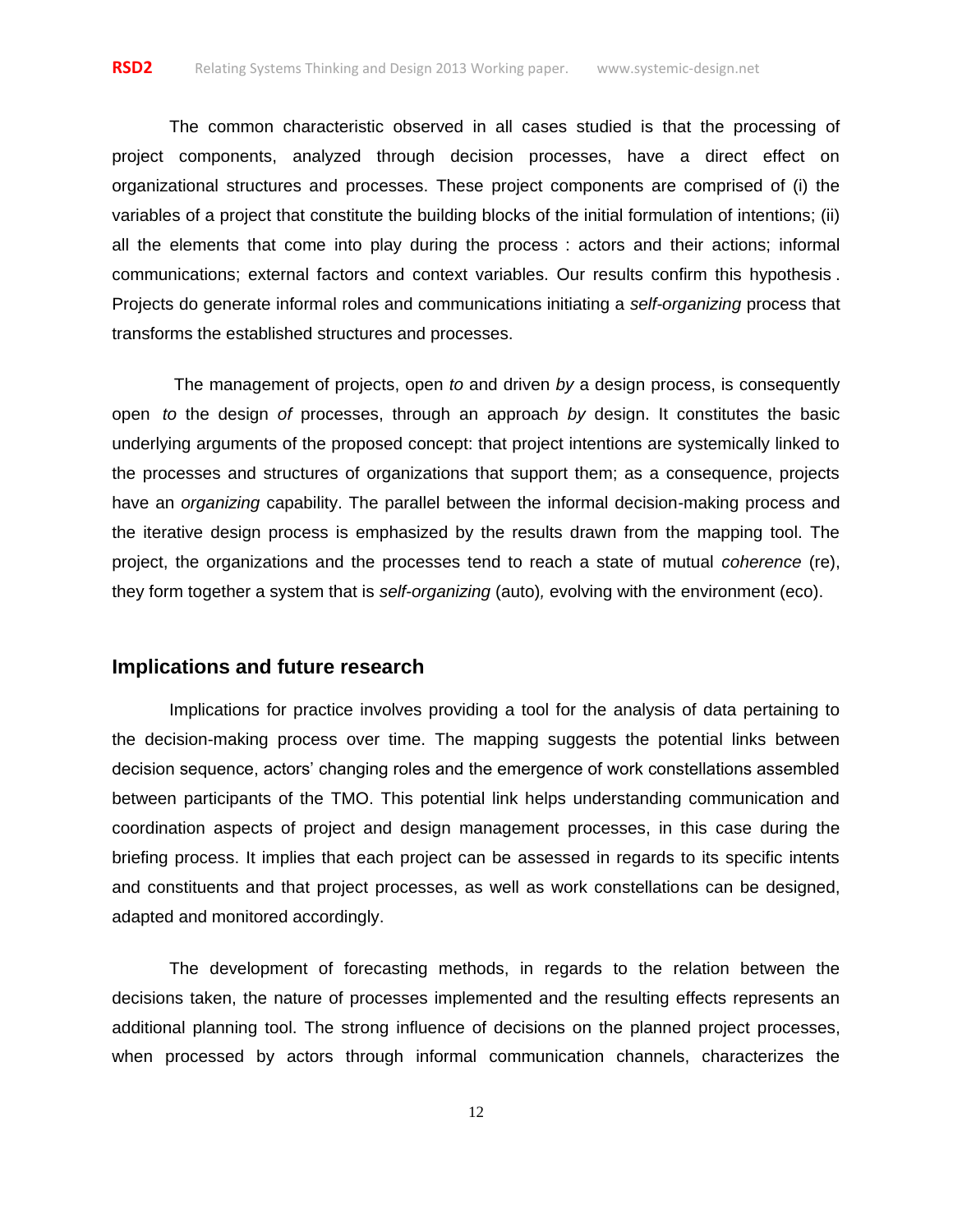dynamic relation between project and organizations. It provides a new window in dealing with the causes of uncertainty. The same applies for the influence of decision processes on the project phase arrangement, which in turn has significant effects on the dynamic evolution of the TMO – its design structure, mainly in consideration of the emergence of work constellations. Further study is needed to better understand how these constellations are integrated in the project process and if procurement strategy can be adapted to such a model.

Finally, considering: (i) the existence of the self-organizing project; (ii) the important role that the transfer of intentions plays in the project process and: (iii) the substantial impacts that this phase has on the outcome of the project, it is suggested that the early phase of project development could be paired with a similar program aimed at designing the TMO, and the processes, best suited to each project context. The underlying systemic principles of the *selforganizing* project can serve as a guide for testing its implementation. It will be further explored.

Our analysis also generated conclusions on the effects of the « organizing process » on the organizational structure of the TMO. These results will be presented in an upcoming paper and are complementary to the typology presented in previous research (Lizarralde *et al.*, 2010, 2011). These papers, combined, open a new field of inquiry into the intra- and interorganizational dynamics and network analysis of: (i) decision making processes; (ii) organizational structuring of TMOs and; (iii) systemic approaches to project and design management.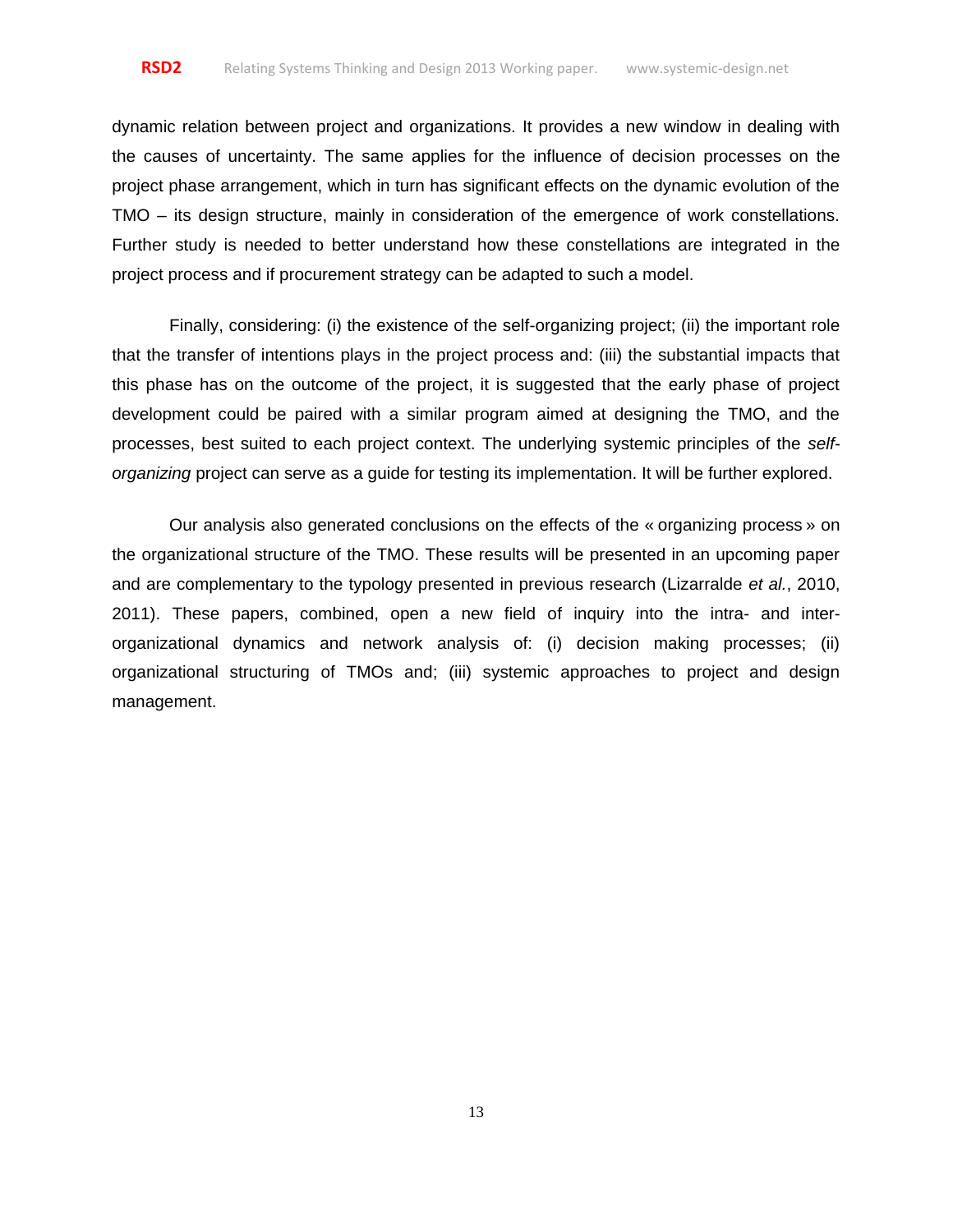#### **Bio**

Michel de Blois graduated from the University of Sherbrooke in Management and then completed a Bachelor's degree in Environmental Design before starting his own practice in furniture and interior design. He quickly expanded his expertise in manufacturing his own product lines as well as into the construction business as a manufacturer/contractor of highend specialty architectural metals, acting as a General Contrator. He specialized in design management for a variety of institutional and commercial clients. After nearly twenty years in the field, he completed an Msc.A in Design and Complexity at the University of Montreal, as well as a Ph.D at the Faculté de l'Aménagement of he same institution. He is research assistant affiliated with the Groupe de Recherche IF, grif and Mosaic Group (HEC). As the principal of Design Integration Management, he acts as a design management consultant. He tought project management at the school of Industrial Design and at the school of Architecture at the masters level. He now teaches product and service design at the School of Design, Université Laval in Québec City.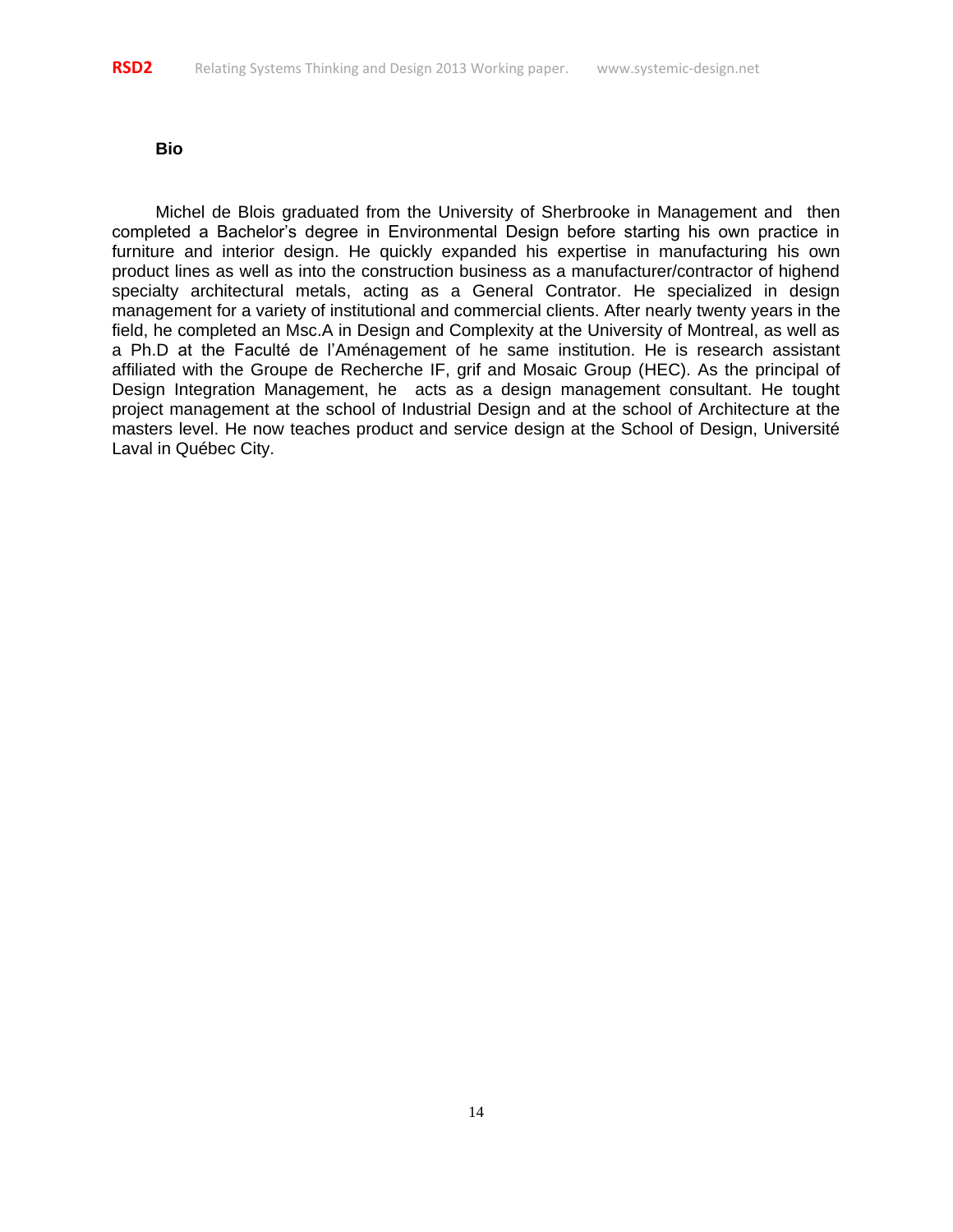- Abbott, J. (1988). *The System of Professions: an Essay on the Division of Expert Labor*. Chicago: University of Chicago.
- Barrett, P. & Sutrisna, M. (2009). Methodological strategies to gain insights into informality and emergence in construction project case studies. *Construction Management & Economics*, *27*(10), 935-948.
- Bengtsson, M., Müllern, T., Söderholm, A. & Wahlin, N. (2007). *A Grammar of Organizing*. Cheltenham: Edward Elgar Publishing Limited.
- Boland, R. J. J. & Collopy, F. (2004). Design Matters for Management. In R. J. J. Boland & F. Collopy (Eds.), *Managing as Designing* (pp. 3-18). Stanford: Stanford University Press.
- Boland, R. J. J. & Collopy, F. (Eds.). (2004). *Managing as Designing*. Stanford: Stanford University Press.
- Bonami, M., De Hennin, B., Boqué, J. M. & Legrand, J. J. (1996). *Management des Systèmes Complexes, Pensée systémique et intervention dans les Organisations*. Bruxelles: De Boeck Université.

Boutinet, J.-P. (1990). *Anthropologie du projet* (3ième ed.). Paris: Quadrige.

Boutinet, J.-P. (2010). *Grammaire des conduites à projet*. Paris: PUF.

- Bryant, D. T., Foster, P. M., Spink, P. K. & Luckman, J. (1978). Multiorganizational Relationships on Large Building Sites and Their Influence on Morale and Effectiveness. *Construction Management & Economics*, *Doc. No. COOR 91/2T424.*
- Chinyio, E. & Olomolaiye, P. O. (Eds.). (2010). *Construction Stakeholder Management*. Oxford: John Wiley & Sons.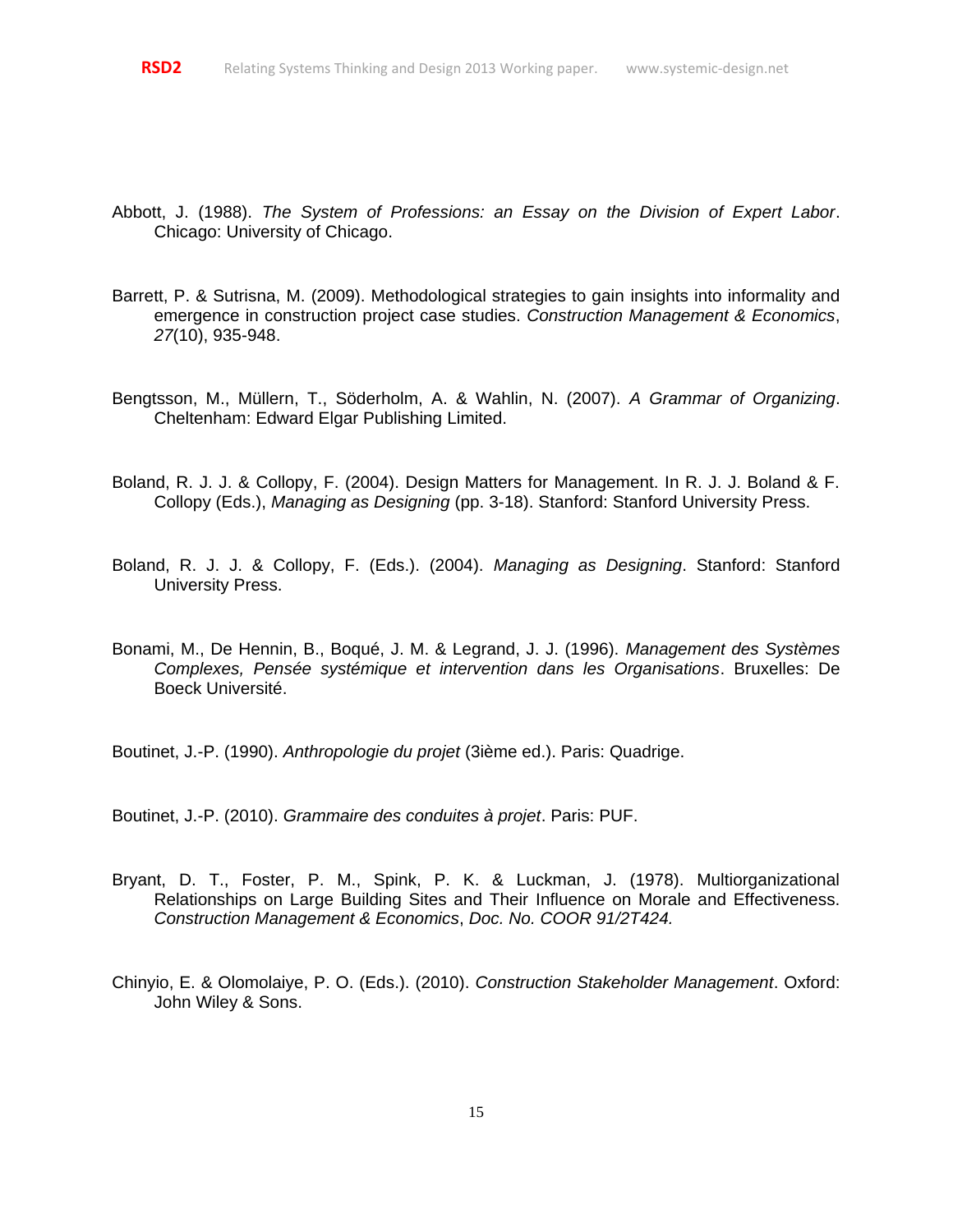- Clegg, S. R., Cynthia, a., Lawrence, T. B. & Nord, W. (Eds.). (2006). *The Sage Handbook of Organization Studies*. (2nd edition ed.). London: Sage Publication.
- Cleland, D. I. & Ireland, L. R. (2006). *Project Management: Strategic Design and Implementation*. McGraw-Hill.
- Crawford, L., Costello, K., Pollack, J. & Bentley, L. (2003). Managing soft change projects in the public sector. *International Journal of Project Management*, *21*(6), 443-448.

Cross, N. (Ed.). (2006). *Designerly ways of knowing*. London: Springer.

- Davidson Frame, J. (2002). *The new Project Management: Tools for an Age of Rapid Change, Complexity and other Business Realities*. San Francisco: Josey-Bass.
- de Blois, M. & De Coninck, P. (2008). *The Dynamics of Actors' and Stakeholders' Participation (ASP): an Approach of Management by Design*. Paper presented at the CIB-W096, Design Management in AEC, Sao Paulo.
- de Blois, M. & De Coninck, P. (2009). The Dynamics of Actors' and Stakeholders' Participation (ASP): an Approach of Management by Design. *Architectural Engineering and Design Management*, 176-188.
- de Blois, M., Herazo., B.-C., Latunova, I. & Lizarralde, G. (2010). Relationships Between Construction Clients and Participants of the Building Industry: Structures and Mechanisms of Coordination and Communication. *Architectural Engineering and Design Management*, *6*(2010), 1-20.
- de Blois, M. & Lizarralde, G. (2010). *A System of Classification of Temporary Multi-Organizations in the Building Sector*. Paper presented at the CIB World Building Congress 2010, Salford.

Demers, C. (2007). *Organizational Change Theories: a Synthesis*. Thousand Oaks: Sage.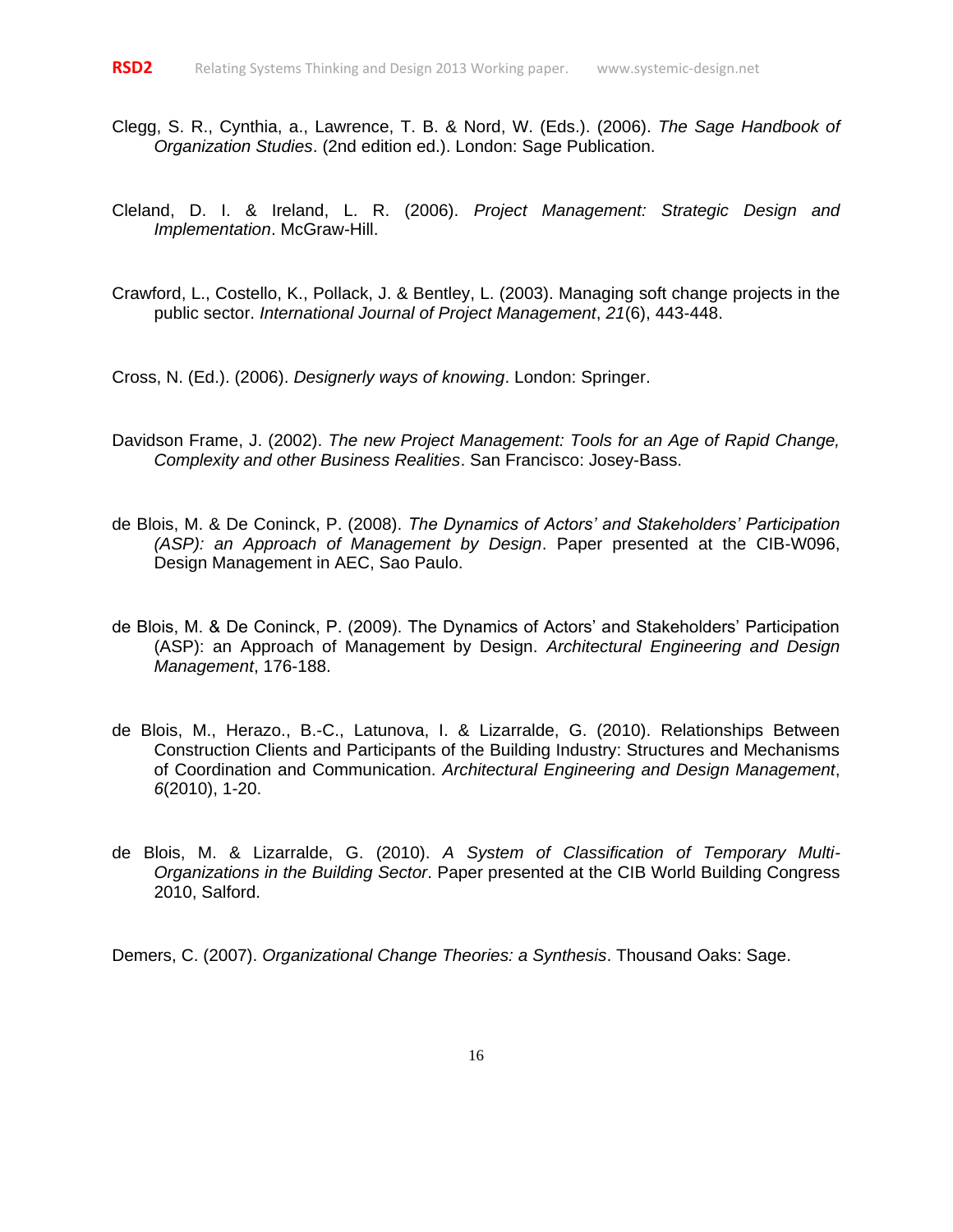Dorst, K. (1997). *Describing Design: a comparision of paradigms.* Delft, Pays-Bas, Delft.

Dorst, K. (2011). The core of 'design thinking' and its application. *Design Studies*, *32*, 521-532.

- Durand, D. (2004). *La Systémique* (9ième ed. Vol. 1795). Vendôme: Presse Universitaire de France.
- Gidado, K. I. (1996). Project complexity: The focal point of construction production planning. *Construction Management and Economics*, *14*(3), 213-225.
- Halinen, A. & Tornroos, J. A. (2005). Using case methods in the study of contemporary business networks. *Journal of Business Research*, *58*(9), 1285-1297.
- Hernes, T. (2008). *Understanding Organizations as Process: Theory for a Tangled World*. New York: Routledge.
- Jackson, M. C. (1995). Beyond the fads: Systems thinking for managers. *Systems Research*, *12*(1), pp. 25-pp. 42.
- Kagioglou, M., Cooper, R., Aouad, G. & Sexton, M. (2000). Rethinking construction: the Generic Design and Construction Process Protocol. *Engineering Construction & Architectural Management (Blackwell Publishing Limited)*, *7*(2), 141.
- Kenis, P., Janowicz-Panjaitan, M. & Canbré, B. (Eds.). (2009). *Temporary Organizations*. Northampton: Edward Elgar Publishing Limited.
- Koskela, L., Ballard, G. & Tanhuanpää, V.-P. (1997). *Towards lean Design Management*. Paper presented at the 5th Annual Conference of the International Group for Lean Construction IGLC-5, Gold Coast, Australia.
- Koskela, L. & Howell, G. (2002). *The theory of project management: explanation to novel methods*. Paper presented at the Proc., IGLC-10, 10 th Conf. of Int. Group for Lean Construction.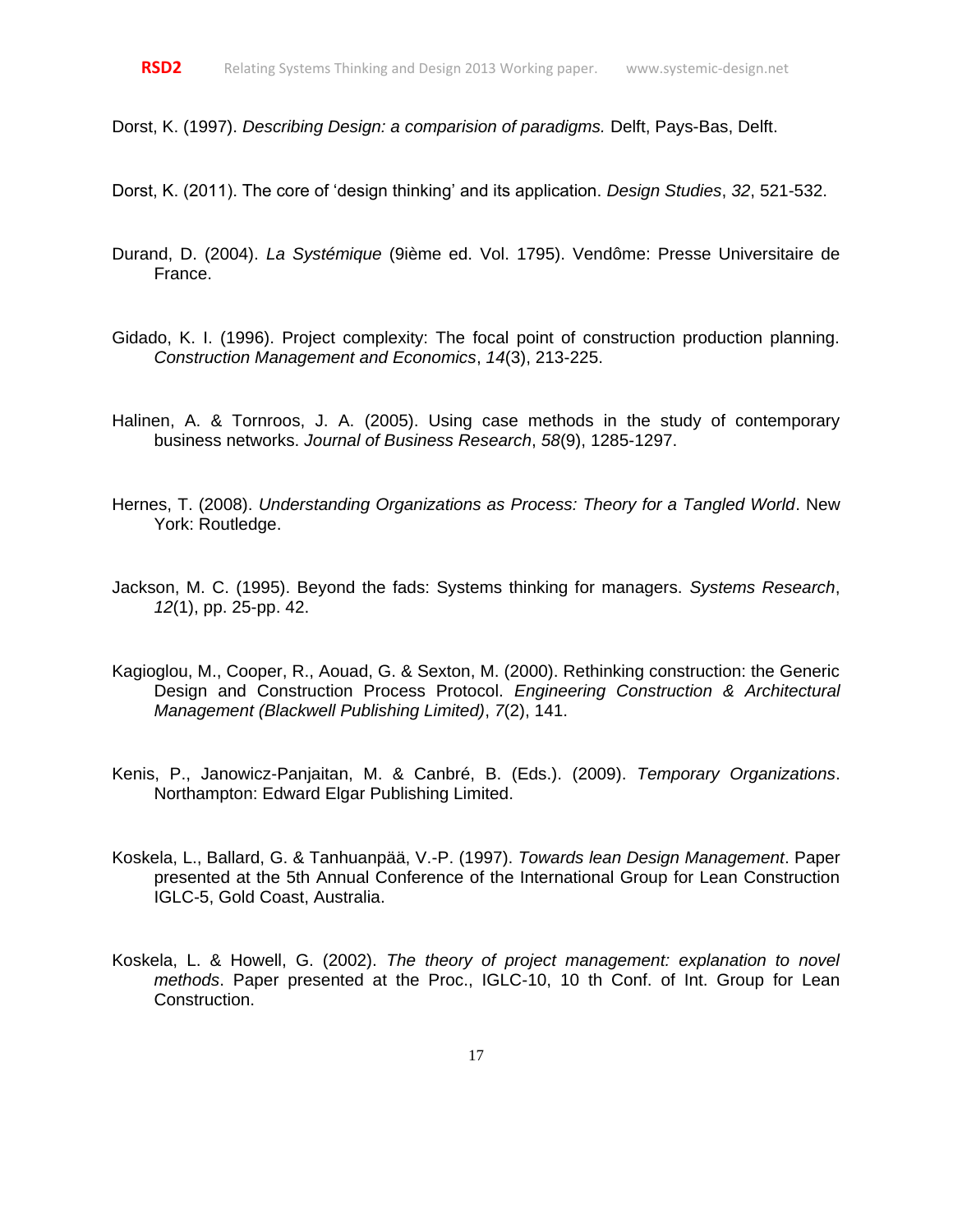Koskela, L., Huovila, P. & Leinonen, J. (2002). Design management in building construction: from theory to practice. *Journal of Construction Research*, *3*(1), 1-16.

Le Moigne, J.-L. (1977). *La théorie du système général*. Paris: Presse Universitaire de France.

Le Moigne, J.-L. (1999). *La modélisation des systèmes complexes*. Paris: Dunod.

- Lizarralde, G., de Blois, M. & Davidson, C. H. (2011). Relations intra- and inter-organizations for the study of the Temporary Multi-Organization in construction projects. *International Journal of Project Organization and Management (IJPOM)*, *3*(11), 57-77.
- Lizarralde, G., de Blois, M. & Latunova, I. (2010). Structuring of Temporary Multi-Organisations: Contingency Theory in the Building Sector. *Journal of Project Management*, *42*(4), pp. 19 pp. 36.
- Lundin, R. A. & Steinthórsson, R. S. (2003). Studying organizations as temporary. *Scandinavian Journal of Management*, *19*(2), 233-250.

Mintzberg, H. (1979). *The Structuring of Organisations*. Englewood: Prentice Hall.

- Mintzberg, H. (1983a). *Power in and Around Organizations*. New York: Prentice Hall College Div.
- Mintzberg, H. (1983b). *Structure in fives : designing effective organizations*. Englewood Cliffs, N.J. Toronto: Prentice-Hall ; Prentice-Hall Canada.
- Mintzberg, H., Raisinghani, D. & Théorêt, A. (1976). The Structure of 'Unstructured' Decision Processes. *Administrative Science Quarterly*, *21*(2), 246-275.

Morin, E. (1977). *La Méthode: 1. La Nature de la Nature*. Le Seuil.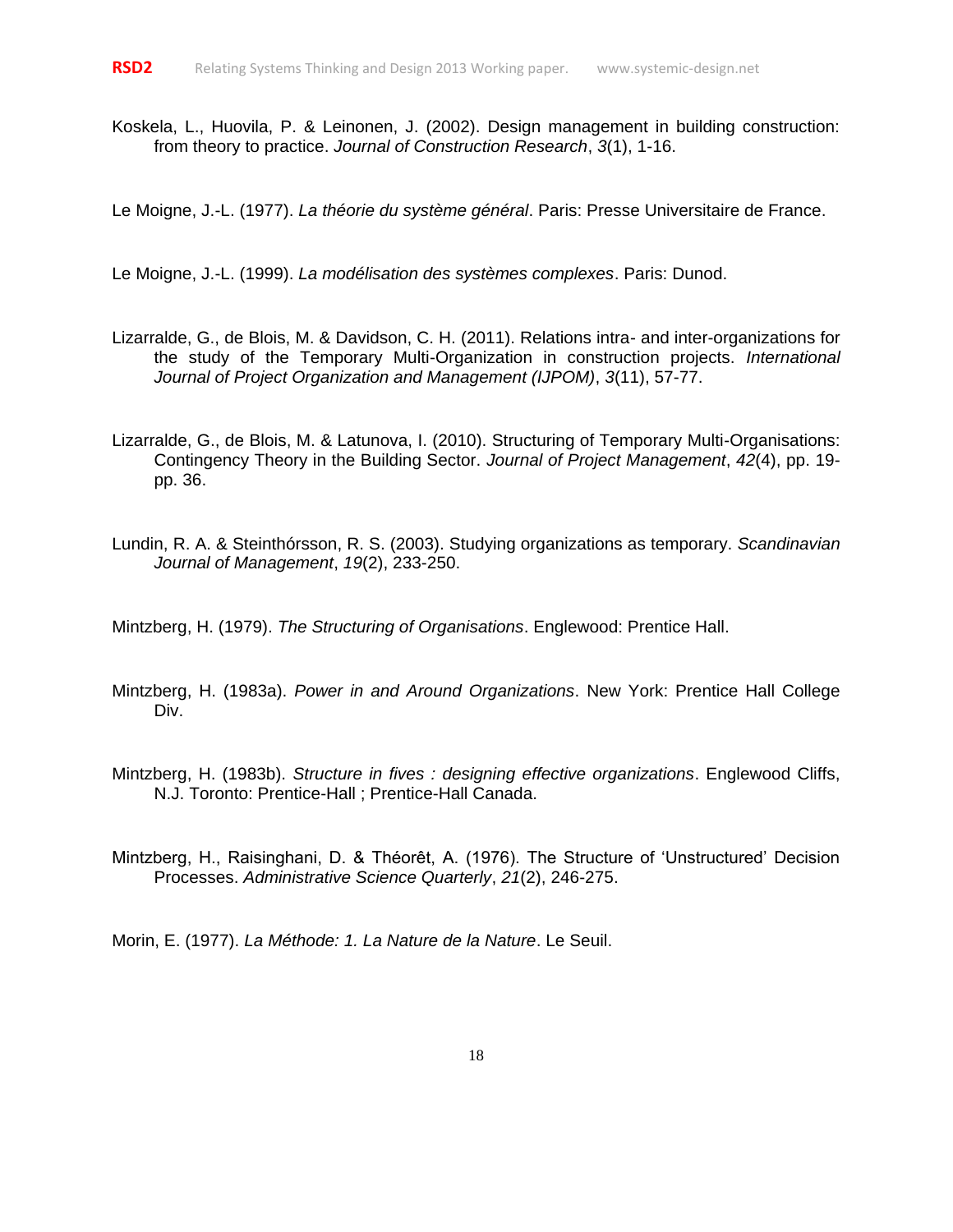- Packendorff, J. (1995). Inquiring into the temporary organization: New directions for project management research. *Scandinavian Journal of Management*, *11*(4), 319-333.
- Pettigrew, A. M. (1997). What is processual analysis? *Scandinavian Journal of Management*, *13*(4), 337-348.
- Pollack, J. (2007). The changing paradigms of project management. *International Journal of Project Management*, *25*(3), 266-274.
- Pryke, S. & Smith, H. (Eds.). (2006a). *The Management of Complex Projects: a rerelationship approach*. Oxford: Blackwell.
- Pryke, S. & Smith, H. (2006b). The Management of Complex Projects: a rerelationship approach. In S. Pryke & H. Smith (Eds.), *Scoping a relationship approach to the management of complex projects* (pp. 21-45). Oxford: Blackwell.
- Rank, O. N. (2008). Formal structures and informal networks: Structural analysis in organizations. *Scandinavian Journal of Management*, *24*(2), 145-161.

Rowe, P. G. (1987). *Design Thinking*. London: MIT Press.

- Rowlinson, S. & McDermott, P. (1998). *Procurement Systems: A Guide to Best Practice in Construction*. Taylor & Francis.
- Shamiyeh, M. & DomRL (Eds.). (2010). *Creating Desired Futures: How Design Thinking Innovates Business*. Basel: Birkhäuser GmbH.

Simon, H. A. (1969). *The Sciences of the Artificial*. Cambridge: MIT Press.

Stringer, J. (1967). Operational Research for "Multi-Organizations". *Operational Research Quatterly*, *18*(2), 105-120.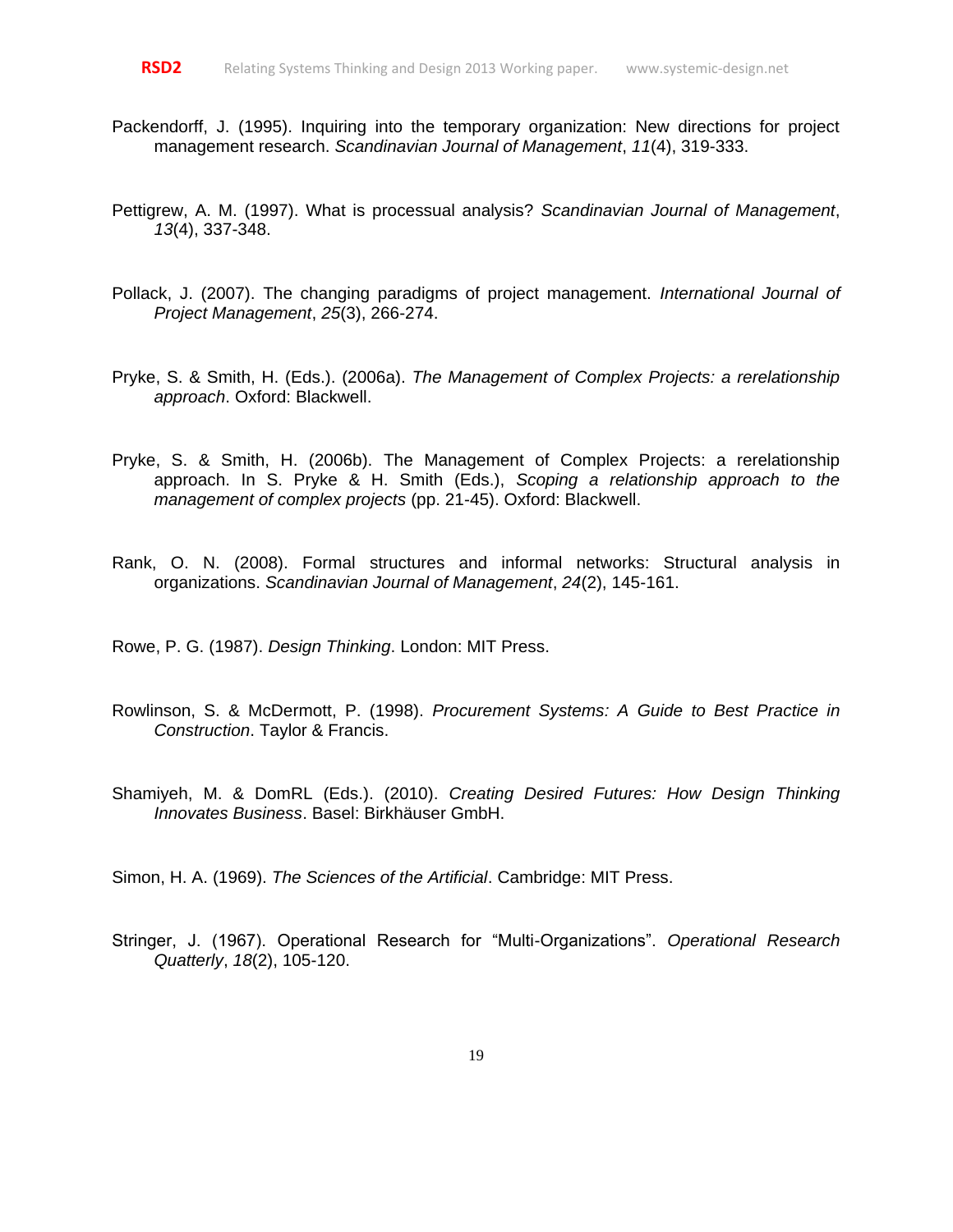- Thiry, M. & Deguire, M. (2007). Recent developments in project-based organisations. *International Journal of Project Management*, *25*(7), 649-658.
- Van de Ven, A. H. (1992). Suggestions for studying the strategy process: a research note. *Strategic Management Journal*, *13*, 169-188.
- Walker, A. (2007). *Project management in construction* (5th ed.). Oxford, UK ; Malden, MA: Blackwell.
- Weick, K. E. (1998). Improvisation as a Mindset for Organizational Analysis. *ORGANIZATION SCIENCE*, *Vol. 9*(No. 5), 543-555.
- Wild, A. (2002). The unmanageability of construction and the theoretical psycho-social dynamics of projects. *Engineering Construction & Architectural Management (Blackwell Publishing Limited)*, *9*(4), 345.
- Williams, T. M. (1999). The need for new paradigms for complex projects. *International Journal of Project Management*, *17*(5), 269-273.
- Williams, T. (2005). Assessing and moving on from the dominant project management discourse in the light of project overruns. *Transactions on Engineering Management (IEEE)*, *52*(4), 497-508.
- Winch, G. M. (2010). *Managing Construction Projects: An information Processing Approach*. Chichester: Wiley-Blackwell.
- Winter, M. & Szczepanek, T. (2007). *Reframing Project Management: new thinking, new practice*. Gower Publishing.
- Winter, M., Smith, C., Morris, P. & Cicmil, S. (2006). Directions for future research in project management: The main findings of a UK government-funded research network. *International Journal of Project Management*, *24*(8), 638-649.